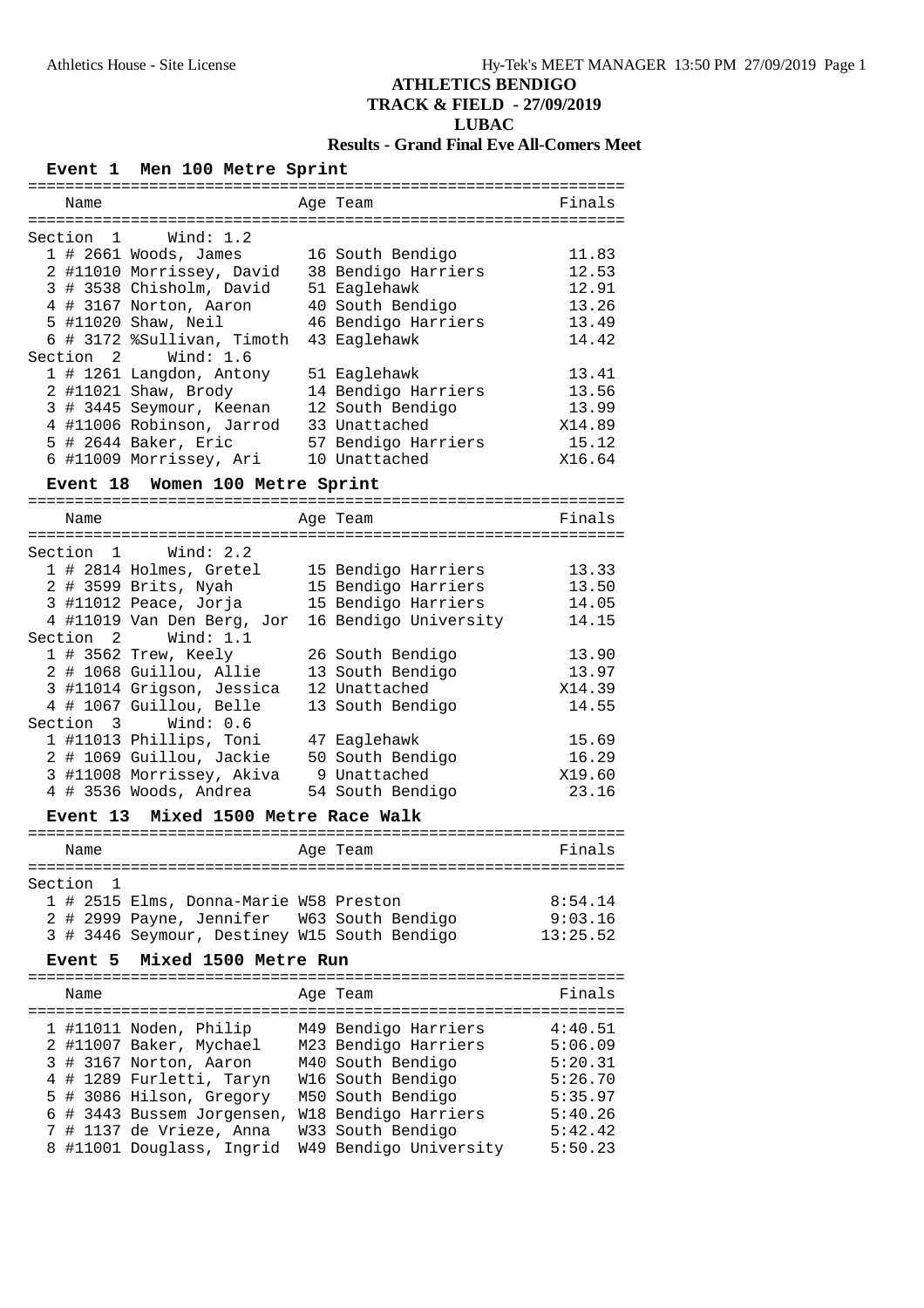**TRACK & FIELD - 27/09/2019**

## **LUBAC**

## **Results - Grand Final Eve All-Comers Meet**

| Event 5 Mixed 1500 Metre Run |                      |          |
|------------------------------|----------------------|----------|
| 9 #11004 Berg, Sara          | W15 South Bendigo    | 6:20.06  |
| 10 # 1791 Kane, Rebecca      | W39 Preston          | 6:47.16  |
| 11 # 3480 Shaw, Geoff        | M71 Bendigo Harriers | 7:00.73  |
| 12 # 1027 Colbert, Tracy     | W50 Coburg           | 7:13.29  |
| 13 # 2999 Payne, Jennifer    | W63 South Bendigo    | 7:30.62  |
| 14 #11009 Morrissey, Ari     | M10 Unattached       | X7:51.40 |

#### **Event 20 Women 400 Metre Run**

================================================================

| Name |                            | Age Team              | Finals  |
|------|----------------------------|-----------------------|---------|
|      | $1$ # 3562 Trew, Keely     | 26 South Bendigo      | 1:06.88 |
|      | 2 #11012 Peace, Jorja      | 15 Bendigo Harriers   | 1:12.21 |
|      | 3 # 1068 Guillou, Allie    | 13 South Bendigo      | 1:12.88 |
|      | 4 #11019 Van Den Berg, Jor | 16 Bendigo University | 1:16.86 |
|      | 5 # 1067 Guillou, Belle    | 13 South Bendigo      | 1:16.91 |
|      | 6 # 1069 Guillou, Jackie   | 50 South Bendigo      | 1:26.61 |
|      | 7 # 3165 Norton, Jayne     | 44 South Bendigo      | 1:26.92 |

#### **Event 3 Men 400 Metre Run**

| Name |                          | Age Team            | Finals  |
|------|--------------------------|---------------------|---------|
|      | 1 # 3087 Hilson, Jake    | 20 South Bendigo    | 52.65   |
|      | 2 # 3538 Chisholm, David | 51 Eaglehawk        | 1:00.33 |
|      | 3 # 2814 Holmes, Gretel  | 15 Bendigo Harriers | 1:01.13 |
|      | 4 # 1261 Langdon, Antony | 51 Eaglehawk        | 1:03.62 |
|      | 5 #11020 Shaw, Neil      | 46 Bendigo Harriers | 1:13.14 |
|      | $6$ #11021 Shaw, Brody   | 14 Bendigo Harriers | 1:14.70 |

#### **Event 4 Mixed 800 Metre Run**

| Name |                                                                             | Age Team          | Finals             |
|------|-----------------------------------------------------------------------------|-------------------|--------------------|
|      | 1 # 3443 Bussem Jorgensen, W18 Bendigo Harriers<br>2 # 1137 de Vrieze, Anna | W33 South Bendigo | 2:45.78<br>2:50.86 |
|      | 3 # 1791 Kane, Rebecca                                                      | W39 Preston       | 3:25.34            |

#### **Event 22 Mixed Hammer Throw**

|  | Name     |                                              | Age Team      | Finals |
|--|----------|----------------------------------------------|---------------|--------|
|  | Flight 1 |                                              |               |        |
|  |          |                                              |               |        |
|  |          | 1 # 308 Sandland, Logan M13 Bendigo Harriers |               | 57.26m |
|  |          | 2 # 1554 Messerle, Narelle W61 Ringwood      |               | 20.96m |
|  |          | 3 # 2515 Elms, Donna-Marie W58 Preston       |               | 15.53m |
|  |          | 4 # 1027 Colbert, Tracy W50 Coburg           |               | 14.17m |
|  |          | 5 #11013 Phillips, Toni                      | W47 Eaglehawk | 12.10m |

### **Event 24 Mixed High Jump**

|      | FLIGHT 1 @ 11:30AM STARTING HEIGHT 1.25m |          |                      |        |
|------|------------------------------------------|----------|----------------------|--------|
|      | FLIGHT 2 @ 12:15PM STARTING HEIGHT 0.80m |          |                      |        |
| Name |                                          | Age Team |                      | Finals |
|      |                                          |          |                      |        |
|      | $1$ # 2661 Woods, James                  |          | M16 South Bendigo    | 1.90m  |
|      | 2 # 3086 Hilson, Gregory                 |          | M50 South Bendigo    | 1.50m  |
|      | 3 # 3480 Shaw, Geoff                     |          | M71 Bendigo Harriers | 1.35m  |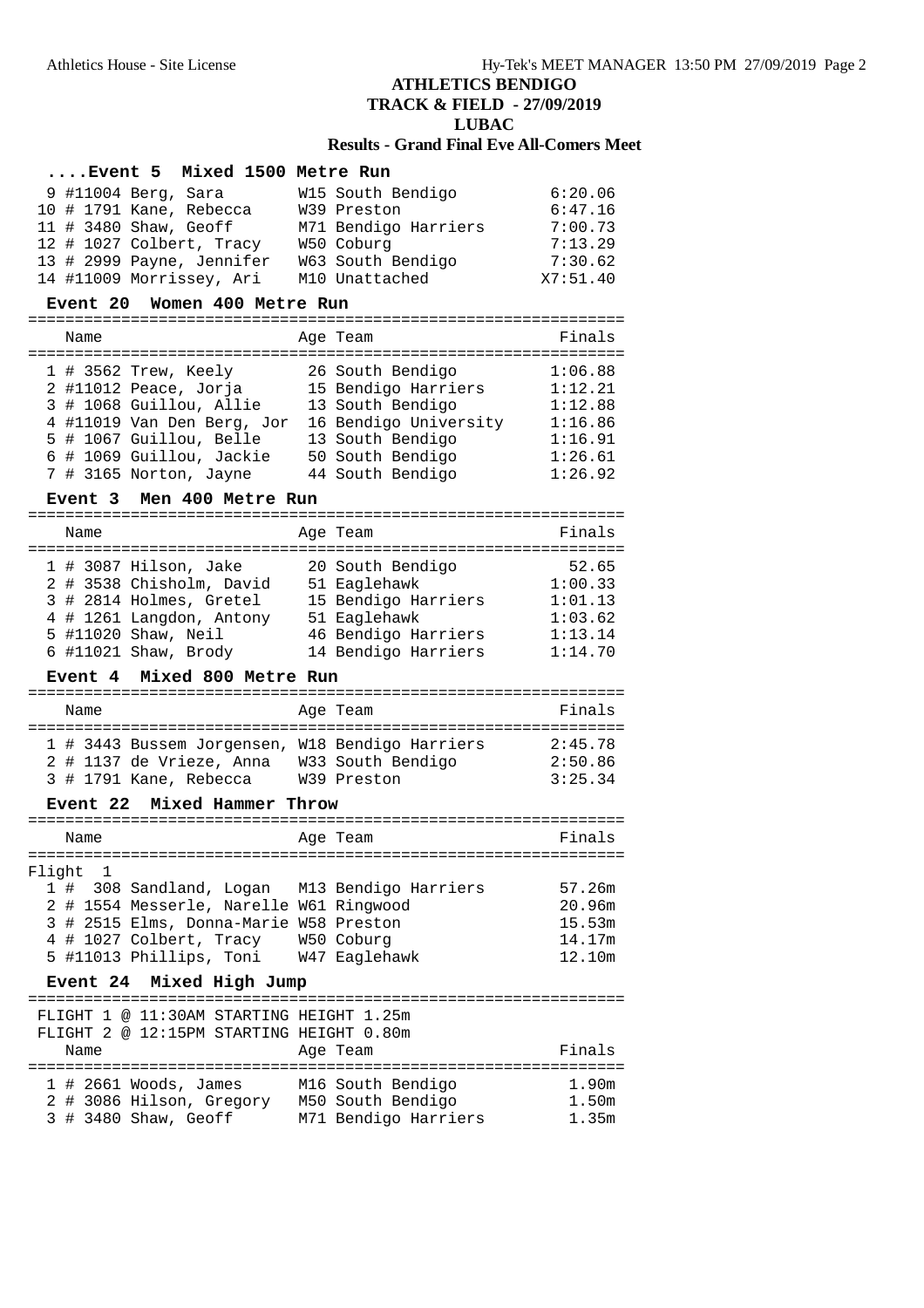# **TRACK & FIELD - 27/09/2019**

### **LUBAC**

### **Results - Grand Final Eve All-Comers Meet**

## **....Event 24 Mixed High Jump**

| Prenc 27 mixed high bump                                                                                                                                                                                                         |                                        |                                                         |      |
|----------------------------------------------------------------------------------------------------------------------------------------------------------------------------------------------------------------------------------|----------------------------------------|---------------------------------------------------------|------|
| Flight 2<br>1 # 1554 Messerle, Narelle W61 Ringwood<br>2 #11009 Morrissey, Ari M10 Unattached<br>3 # 3270 Seymour, Jasper M10 South Bendigo<br>4 # 2515 Elms, Donna-Marie W58 Preston<br>5 #11008 Morrissey, Akiva W9 Unattached |                                        | 1.10m<br>X1.05m<br>0.95m<br>0.90 <sub>m</sub><br>X0.85m |      |
| Event 28 Mixed Shot Put                                                                                                                                                                                                          |                                        |                                                         |      |
|                                                                                                                                                                                                                                  |                                        |                                                         |      |
| FLIGHT 1 @ 11:30AM<br>FLIGHT 2 @ 1:00PM                                                                                                                                                                                          |                                        |                                                         |      |
| Name                                                                                                                                                                                                                             | Age Team                               | Finals                                                  |      |
|                                                                                                                                                                                                                                  |                                        |                                                         |      |
| Flight 1                                                                                                                                                                                                                         |                                        |                                                         |      |
| 1 # 308 Sandland, Logan M13 Bendigo Harriers                                                                                                                                                                                     |                                        | 14.41m                                                  |      |
| 2 # 105 Berg, Emma W18 South Bendigo                                                                                                                                                                                             |                                        | 13.70m                                                  |      |
| 3 # 3538 Chisholm, David M51 Eaglehawk                                                                                                                                                                                           |                                        | 9.20m                                                   |      |
| 4 # 1554 Messerle, Narelle W61 Ringwood                                                                                                                                                                                          |                                        | 8.51m                                                   |      |
| 4 #11020 Shaw, Neil                                                                                                                                                                                                              | M46 Bendigo Harriers                   | 8.51m                                                   |      |
| 6 # 3165 Norton, Jayne<br>7 # 3167 Norton, Aaron                                                                                                                                                                                 | W44 South Bendigo<br>M40 South Bendigo | 8.50m<br>7.96m                                          |      |
| 8 # 2644 Baker, Eric                                                                                                                                                                                                             | M57 Bendigo Harriers                   | 7.35m                                                   |      |
| 8 #11013 Phillips, Toni W47 Eaglehawk                                                                                                                                                                                            |                                        | 7.35m                                                   |      |
| 10 # 1261 Langdon, Antony M51 Eaglehawk                                                                                                                                                                                          |                                        | 7.08m                                                   |      |
| 11 # 3270 Seymour, Jasper M10 South Bendigo                                                                                                                                                                                      |                                        | 6.74m                                                   |      |
| Flight 2                                                                                                                                                                                                                         |                                        |                                                         |      |
| 1 #11021 Shaw, Brody M14 Bendigo Harriers                                                                                                                                                                                        |                                        | 7.41m                                                   |      |
| 2 #11005 Norton, Kai                                                                                                                                                                                                             | M10 South Bendigo                      | 6.84m                                                   |      |
| 3 # 3446 Seymour, Destiney W15 South Bendigo                                                                                                                                                                                     |                                        | 6.44m                                                   |      |
| 4 #11003 Berg, Abbey W11 South Bendigo                                                                                                                                                                                           |                                        | 5.51m                                                   |      |
| 5 # 3172 %Sullivan, Timoth M43 Eaglehawk                                                                                                                                                                                         |                                        | 5.46m                                                   |      |
| 6 # 3445 Seymour, Keenan M12 South Bendigo                                                                                                                                                                                       |                                        | 5.44m                                                   |      |
| 7 # 1027 Colbert, Tracy W50 Coburg                                                                                                                                                                                               |                                        | 5.43m                                                   |      |
| 8 # 2515 Elms, Donna-Marie W58 Preston                                                                                                                                                                                           |                                        | 4.74m                                                   |      |
| 9 # 2999 Payne, Jennifer W63 South Bendigo                                                                                                                                                                                       |                                        | 3.90m                                                   |      |
| Mixed Triple Jump<br><b>Event 29</b>                                                                                                                                                                                             |                                        |                                                         |      |
|                                                                                                                                                                                                                                  |                                        |                                                         |      |
| FLIGHT $1 \text{ } \nabla$ 11:30AM                                                                                                                                                                                               |                                        |                                                         |      |
| FLIGHT 2 @ 12:15PM                                                                                                                                                                                                               |                                        |                                                         |      |
| Name                                                                                                                                                                                                                             | Age Team                               | Finals                                                  | Wind |
|                                                                                                                                                                                                                                  |                                        |                                                         |      |
| Flight<br>$\overline{1}$<br>1 # 1068 Guillou, Allie                                                                                                                                                                              | W13 South Bendigo                      | 8.47m                                                   | NWI  |
| 2 #11014 Grigson, Jessica                                                                                                                                                                                                        | W12 Unattached                         | X8.36m                                                  | NWI  |
| 3 # 1067 Guillou, Belle                                                                                                                                                                                                          | W13 South Bendigo                      | 8.29m                                                   | NWI  |
| 4 #11019 Van Den Berg, Jor                                                                                                                                                                                                       | W16 Bendigo University                 | 8.00m                                                   | NWI  |
| 5 # 3445 Seymour, Keenan                                                                                                                                                                                                         | M12 South Bendigo                      | 7.38m                                                   | NWI  |
| 6 #11009 Morrissey, Ari                                                                                                                                                                                                          | M10 Unattached                         | X6.29m                                                  | NWI  |
| -- # 3536 Woods, Andrea                                                                                                                                                                                                          | W54 South Bendigo                      | ND                                                      | NWI  |
| $\sqrt{2}$<br>Flight                                                                                                                                                                                                             |                                        |                                                         |      |
| 1 # 3538 Chisholm, David                                                                                                                                                                                                         | M51 Eaglehawk                          | 10.25m                                                  | NWI  |
| 2 # 3562 Trew, Keely                                                                                                                                                                                                             | W26 South Bendigo                      | 9.69m                                                   | NWI  |
| 3 # 3599 Brits, Nyah                                                                                                                                                                                                             | W15 Bendigo Harriers                   | 9.38m                                                   | NWI  |
| 4 # 3167 Norton, Aaron                                                                                                                                                                                                           | M40 South Bendigo                      | 8.85m                                                   | NWI  |
| 5 # 3165 Norton, Jayne                                                                                                                                                                                                           | W44 South Bendigo                      | 8.05m                                                   | NWI  |